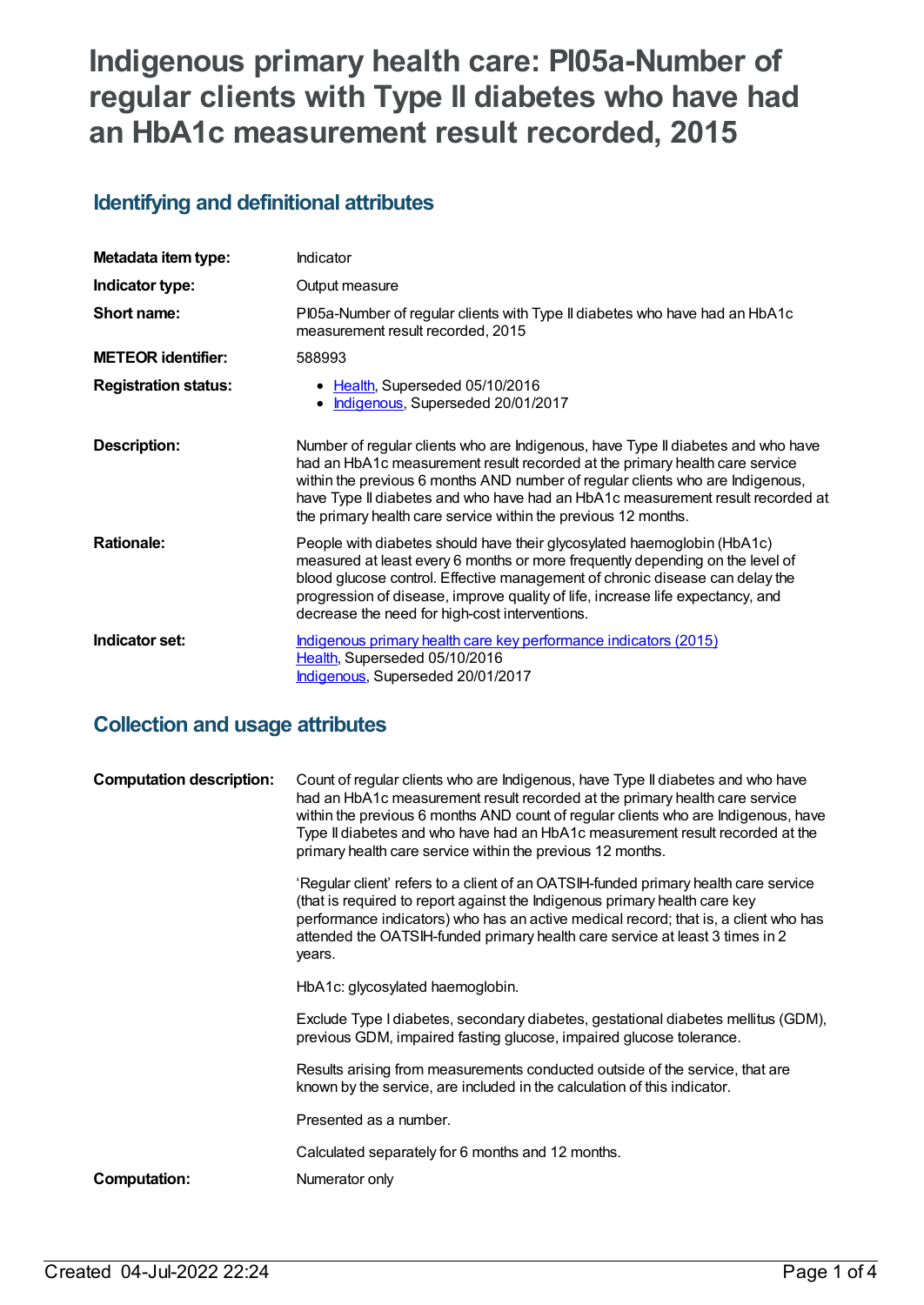| <b>Numerator:</b>               | Calculation A: Number of regular clients who are Indigenous, have Type II diabetes<br>and who have had an HbA1c measurement result recorded at the primary health<br>care service within the previous 6 months.  |
|---------------------------------|------------------------------------------------------------------------------------------------------------------------------------------------------------------------------------------------------------------|
|                                 | Calculation B: Number of regular clients who are Indigenous, have Type II diabetes<br>and who have had an HbA1c measurement result recorded at the primary health<br>care service within the previous 12 months. |
| <b>Numerator data elements:</b> | Data Element / Data Set-                                                                                                                                                                                         |
|                                 |                                                                                                                                                                                                                  |
|                                 | Person-diabetes mellitus status, code NN                                                                                                                                                                         |
|                                 | Data Source                                                                                                                                                                                                      |
|                                 | Indigenous primary health care data collection                                                                                                                                                                   |
|                                 | NMDS / DSS                                                                                                                                                                                                       |
|                                 | Indigenous primary health care DSS 2015-17                                                                                                                                                                       |
|                                 | Guide for use                                                                                                                                                                                                    |
|                                 | Type II diabetes only.                                                                                                                                                                                           |
|                                 |                                                                                                                                                                                                                  |
|                                 | Data Element / Data Set-                                                                                                                                                                                         |
|                                 | Person-Indigenous status, code N                                                                                                                                                                                 |
|                                 | Data Source                                                                                                                                                                                                      |
|                                 | Indigenous primary health care data collection                                                                                                                                                                   |
|                                 | NMDS / DSS                                                                                                                                                                                                       |
|                                 | Indigenous primary health care DSS 2015-17                                                                                                                                                                       |
|                                 | Data Element / Data Set                                                                                                                                                                                          |
|                                 |                                                                                                                                                                                                                  |
|                                 | Person-regular client indicator, yes/no code N                                                                                                                                                                   |
|                                 | Data Source                                                                                                                                                                                                      |
|                                 | Indigenous primary health care data collection                                                                                                                                                                   |
|                                 | NMDS / DSS                                                                                                                                                                                                       |
|                                 | Indigenous primary health care DSS 2015-17                                                                                                                                                                       |
|                                 | Data Element / Data Set-                                                                                                                                                                                         |
|                                 |                                                                                                                                                                                                                  |
|                                 | Person-glycosylated haemoglobin measurement result recorded indicator.<br>yes/no code N                                                                                                                          |
|                                 | Data Source                                                                                                                                                                                                      |
|                                 | Indigenous primary health care data collection                                                                                                                                                                   |
|                                 | NMDS / DSS                                                                                                                                                                                                       |
|                                 | Indigenous primary health care DSS 2015-17                                                                                                                                                                       |
|                                 |                                                                                                                                                                                                                  |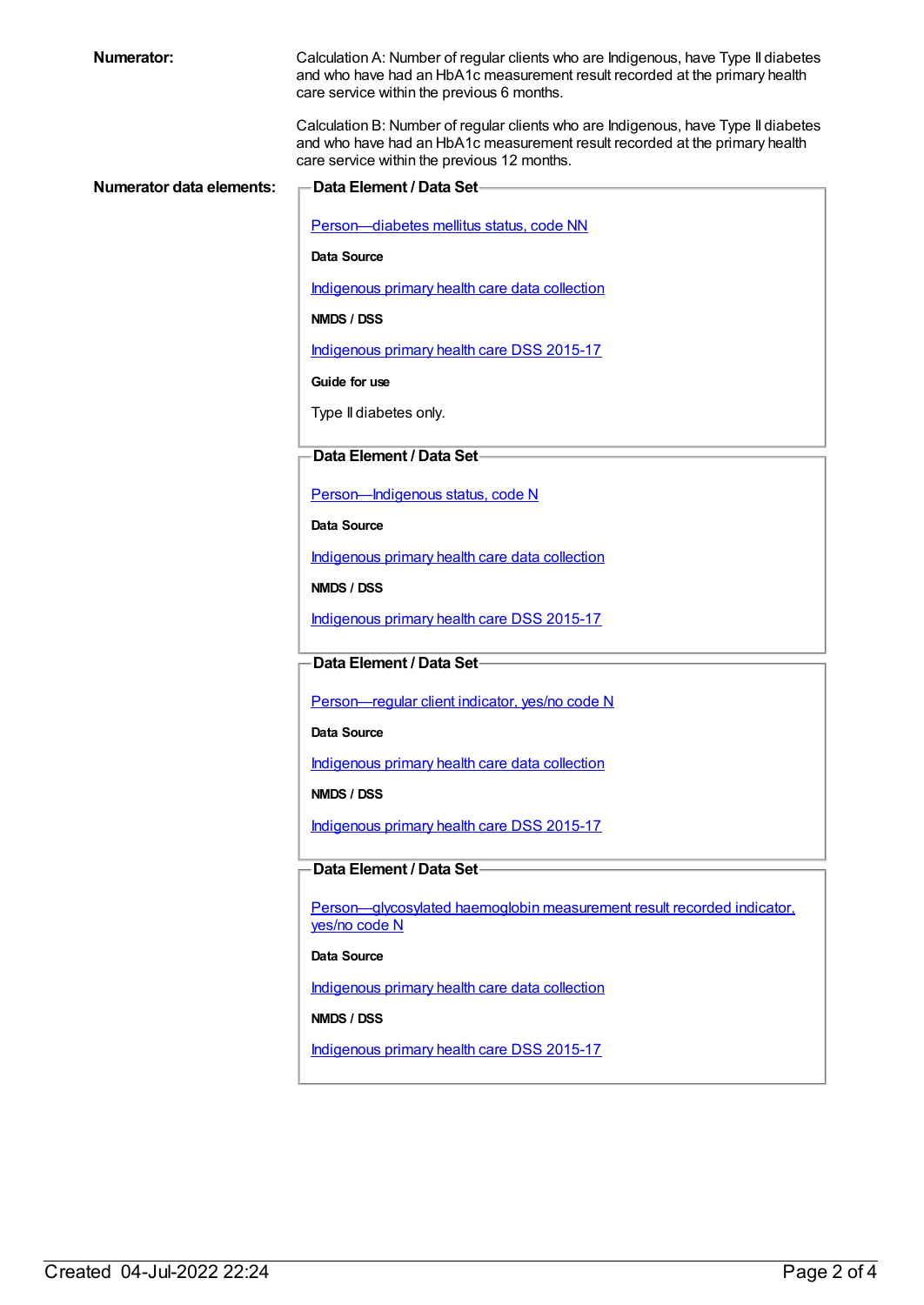| Disaggregation:                         | 1. Sex:<br>a) Male<br>b) Female                                                                                                                                |  |
|-----------------------------------------|----------------------------------------------------------------------------------------------------------------------------------------------------------------|--|
|                                         | 2. Age:<br>$a) 0-4$ years<br>$b)$ 5-14 years<br>c) 15-24 years<br>d) 25-34 years<br>e) 35-44 years<br>f) 45-54 years<br>g) 55-64 years<br>h) 65 years and over |  |
| <b>Disaggregation data</b><br>elements: | Data Element / Data Set-<br>Person-sex, code N                                                                                                                 |  |
|                                         | <b>Data Source</b>                                                                                                                                             |  |
|                                         | Indigenous primary health care data collection                                                                                                                 |  |
|                                         | NMDS / DSS                                                                                                                                                     |  |
|                                         | Indigenous primary health care DSS 2015-17                                                                                                                     |  |
|                                         | Data Element / Data Set-                                                                                                                                       |  |
|                                         | Person-age, total years N[NN]                                                                                                                                  |  |
|                                         | <b>Data Source</b>                                                                                                                                             |  |
|                                         | Indigenous primary health care data collection                                                                                                                 |  |
|                                         | NMDS / DSS                                                                                                                                                     |  |
|                                         | Indigenous primary health care DSS 2015-17                                                                                                                     |  |

## **Representational attributes**

| <b>Representation class:</b> | Count  |
|------------------------------|--------|
| Data type:                   | Real   |
| Unit of measure:             | Person |

## **Indicator conceptual framework**

| <b>Framework and</b> | Effective/Appropriate/Efficient |  |
|----------------------|---------------------------------|--|
| dimensions:          |                                 |  |

### **Data source attributes**

| Data sources: | Data Source                                    |
|---------------|------------------------------------------------|
|               | Indigenous primary health care data collection |
|               | <b>Frequency</b>                               |
|               | 6 monthly                                      |
|               | Data custodian                                 |
|               | Australian Institute of Health and Welfare.    |